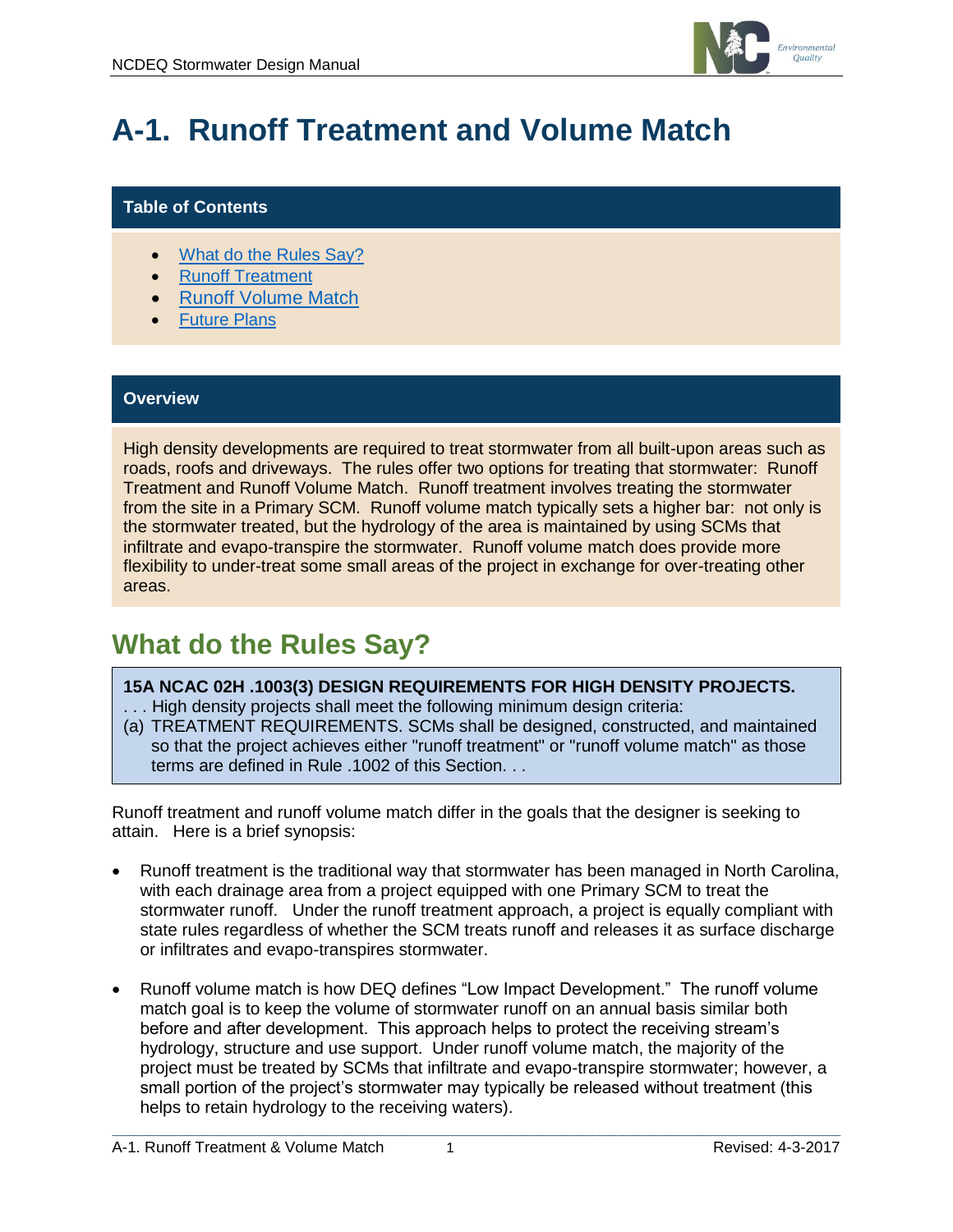

## <span id="page-1-0"></span>**Runoff Treatment**

**15A NCAC 02H .1002 (43) "Runoff treatment"** means that the volume of stormwater runoff generated from all of the built upon area of a project at build-out during a storm of the required storm depth is treated in one or more primary SCMs or a combination of Primary and Secondary SCMs that provides equal or better treatment.

**15A NCAC 02H .1002 (37) "Primary SCM"** means a wet pond, stormwater wetland, infiltration system, sand filter, bioretention cell, permeable pavement, green roof, rainwater harvesting, or an approved new stormwater technology that is designed, constructed and maintained in accordance with the MDC.

**15A NCAC 02H .1002 (46) "Secondary SCM"** means an SCM that does not achieve the annual reduction of Total Suspended Solids (TSS) of a "Primary SCM" but may be used in a treatment train with a primary SCM or other Secondary SCMs to provide pre-treatment, hydraulic benefits, or a portion of the required TSS removal.

The definition of runoff treatment allows stormwater from the site to be treated in one or more Primary SCMs, which are clearly defined in the stormwater "definitions" rule as shown above. The definition of runoff treatment allows the use of a combination of Primary and Secondary SCM that provides equal or better treatment. DEQ anticipates that the most likely pairings of Primary and Secondary SCMs on a single drainage area will be as follows:

- Installing a Disconnected Impervious Surface (DIS) upslope of any Primary SCM to infiltrate some of the stormwater and reduce the volume needed in the Primary SCM.
- Installing a Dry Pond either up or downslope of a Bioretention Cell or Sand Filter to provide flood control with water quality treatment, respectively.

Currently, DEQ is not aware of any combinations of only Secondary SCMs that provide equal or better treatment as a primary SCM. However, per 15A NCAC .1003(6)(a), applicants may propose a plan to use Secondary SCMs in series if they provide technical justification based on engineering calculations and the results of research studies showing that the proposed design provides equal or better stormwater control and equal or better protection of waters of the State than the Primary SCMs and that it shall function in perpetuity. The permitting authority shall have the option to require compliance with the MDC in the event that the alternative SCM design fails.

# <span id="page-1-1"></span>**Runoff Volume Match**

**15A NCAC 02H .1003 (44) "Runoff volume match"** means that the annual runoff volume after development shall not be more than ten percent higher than the annual runoff volume before development, except in areas subject to SA waters requirements per Rule .1019 of this Section where runoff volume match means that the annual runoff volume after development shall not be more than five percent higher than the annual runoff volume before development.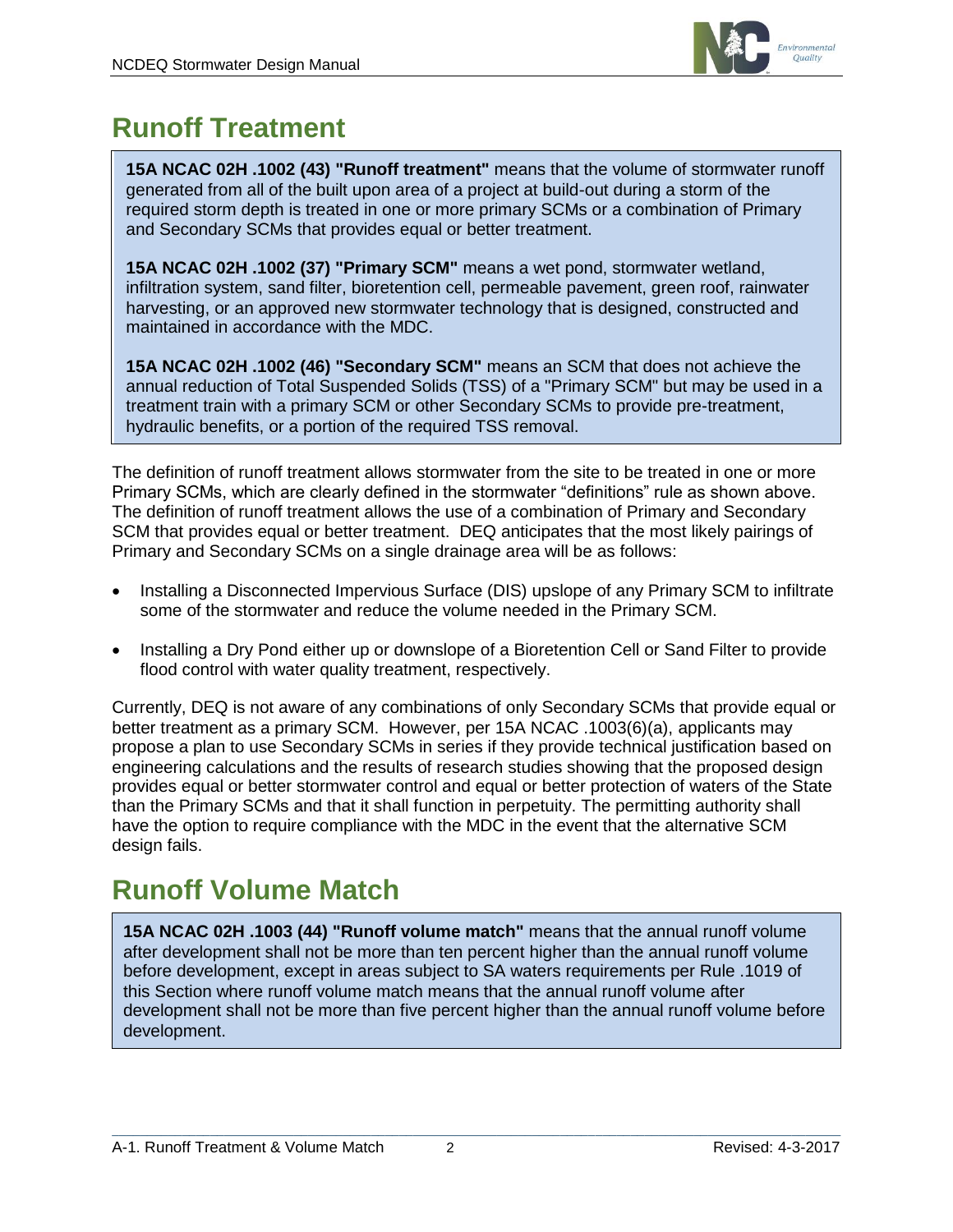

This definition may look a bit complicated but the purpose is actually simple; that is, to create development sites that disrupt the hydrology of the receiving stream as little as possible.

When natural areas that infiltrate or evapo-transpire the majority of the annual rainfall are replaced with hard surfaces like pavement and roads, the result is a lot more surface stormwater runoff. Even when detention SCMs like wet ponds are provided, the additional surface runoff disrupts the hydrology of the receiving water and often causes issues with streambank stability and habitat destruction.

This disruption in hydrology can be addressed by directing runoff from hardened surfaces to SCMs that mimic the natural landscape's ability to infiltrate and evapo-transpire stormwater. Another option is to employ SCMs that store and use stormwater for other purposes. These SCMs that protect hydrology include infiltration systems, permeable pavement, bioretention cells, rainwater harvesting systems, green roofs and disconnected impervious surfaces.

The definition of "runoff volume match" was created in cooperation with a stakeholder team that included engineering consultants, local governments, NC University system, and environmental groups. The purpose of the definition is to expand upon the NC Low Impact Development (LID) Guidebook, which states that LID "maintains and restores the hydrologic regime by creating a landscape that mimics the natural hydrologic functions of infiltration, runoff, and evapotranspiration." This accurately describes the goal of LID, but it does not provide the public with a quantitative way to determine whether or not a given project implemented enough LID techniques to be considered an LID.

Often the development community perceives that LID requires the use of multiple smaller stormwater control measures (SCMs). While this is certainly a reasonable approach to LID, it is not required. For example, a single centralize infiltration system is a valid strategy for creating an LID development. On a particular project, the owner may select any combination of LID techniques and receive corresponding runoff volume-based credits.

Runoff volume match sites are equipped with "hydrology protecting" SCMs (infiltration systems, permeable pavement, bioretention cells, rainwater harvesting systems, green roofs and disconnected impervious surfaces). Currently, DEQ has a tool called "Storm-EZ" that designers can use to assess whether a project meets the runoff volume match definition. Storm-EZ is a spreadsheet that accepts data about a project's layout and SCMs. Then, Storm-EZ calculates how closely the project matches the pre-development runoff volumes.

Storm-EZ uses the NRCS Discrete Curve Number Method (based on USDA TR-55). "Discrete" means that the Curve Number Method is run twice: first, to yield runoff volume from the builtupon areas and second, to yield runoff volume from the remainder of the site. (The total runoff volume is the sum of the two results.) These calculations are automated in Storm-EZ tool. The Discrete Curve Number Method shall be run for both the pre- and post-development conditions to determine if runoff volume match is achieved.

Runoff volume match projects typically look different from runoff treatment projects. A runoff volume match site typically has more vegetated areas interspersed with roads, parking lots and buildings. These vegetated areas provide landscaping for the project while also treating stormwater. The rain garden shown in Figure 1 ponds immediately after a storm and then the